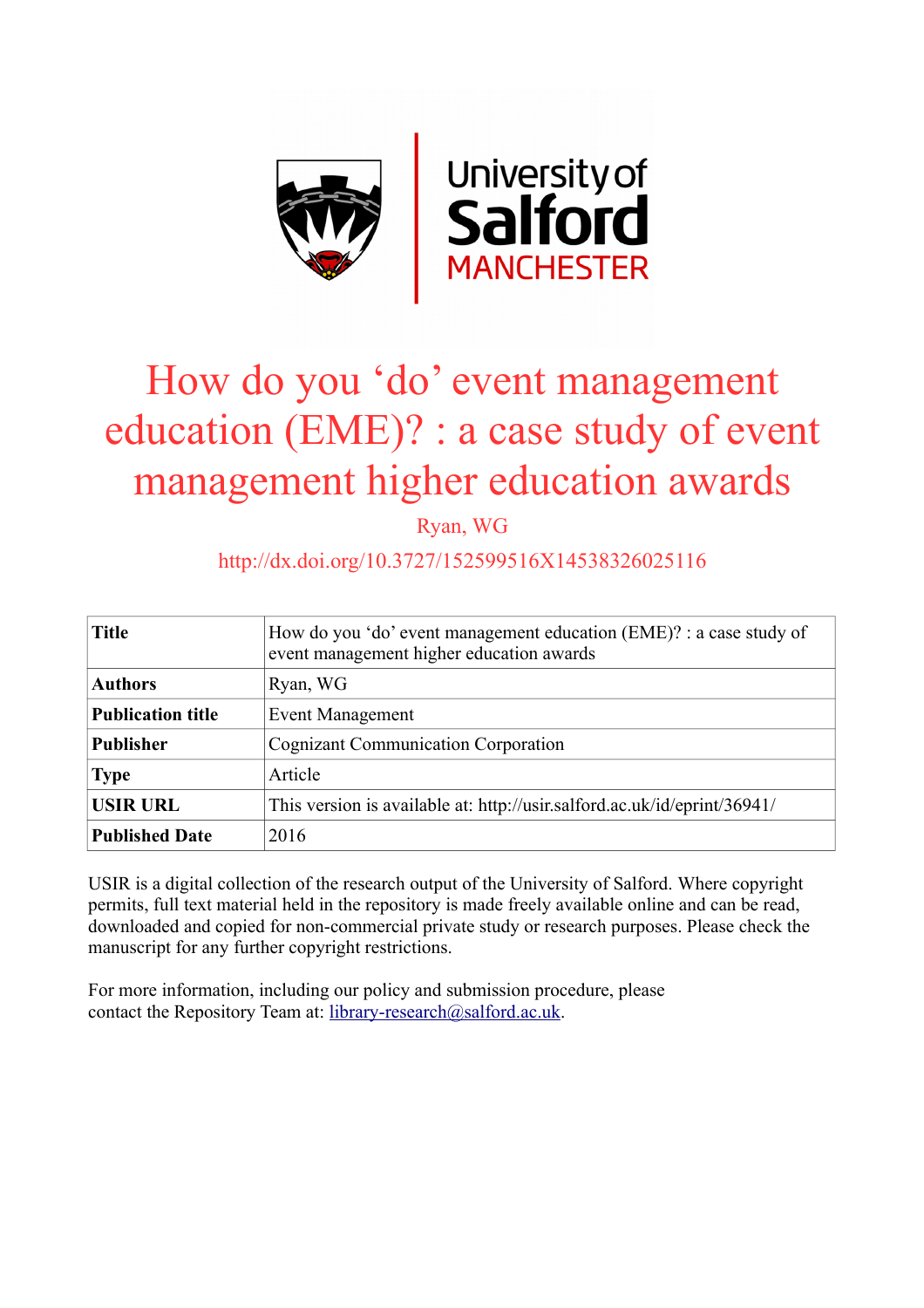# **HOW DO YOU "DO" EVENT MANAGEMENT EDUCATION (EME)? A CASE STUDY OF EVENT MANAGEMENT HIGHER EDUCATION AWARDS**

# W. GERARD RYAN

University of Salford, Salford, Greater Manchester, UK

This case study of Event Management Education (EME) was conducted at the beginning of 2014. It presents the preliminary findings obtained from a questionnaire completed by EME lecturers and will contribute to the progress and direction of future EME awards. There is an indication from these preliminary findings that while lecturers are confident of the quality of student they produce, they are aware difficulties exist in the teaching of EME. Also, while there is a desire from award leaders to modify EME awards, other influences from within the school may restrict these objectives. Alongside these findings, there is good evidence of subject knowledge and industry experience from those who teach these awards.

**Key words: Event management; Education; Curriculum design; Professionalization; Pedagogy; Higher education**

## Introduction

Anyone can manage an event. However, to be an event manager requires a complex and diverse set of skills, many of which will be specific to the type of business the company or individual will be trading in. The event industry itself is hugely diverse and its requirement for suppliers covers an enormous breadth of professions, from staging and structures to water management and waste recycling (Business Visits and Events Partnership [BVEP], 2014) with an abundance of other trades in between. Significant capital investment from governments and operators continue in developing the necessary facilities and infrastructure to accommodate the events industry (Presbury & Edwards, 2005) and considering the importance of events on so many levels, appropriate education in the management of events is paramount to the industry as mistakes caused by the lack of appropriate management competencies can be costly, if not disastrous (Perry, Foley, & Rumpf, 1996). According to Universities and Colleges Admissions Service (UCAS), Event Management Education (EME) is currently delivered at 88 institutions across the UK, with 231 higher-education courses currently available (UCAS, 2014). The majority of these courses (awards) are classed by way of the Joint Academic Coding System (JACS) N820 code "Event Management."

Address correspondence to W. Gerard Ryan, University of Salford, 213 Maxwell Building, The Crescent, Salford, Greater Manchester, M5 4WT, UK. Tel: 0161 295 5379; E-mail: W.G.Ryan@salford.ac.uk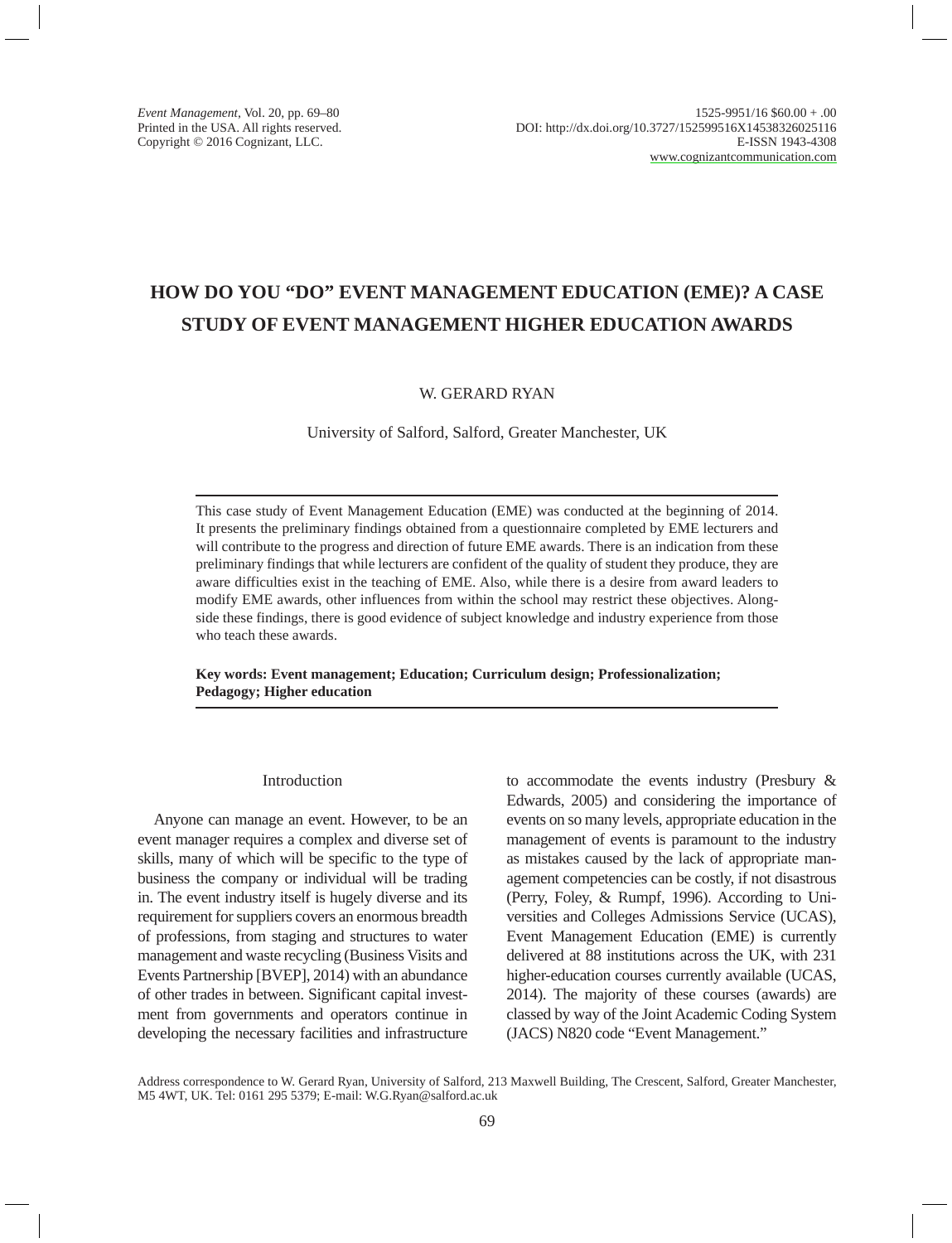Considering this multifaceted area of education and the fact that the number of higher education institutions (HEIs) offering an EME award in March 2006 was 44 (Bowdin, McPherson, & Flinn, 2006), a review of EME practices and methods has been undertaken. This case study of EME brings together the broad make up and delivery practices of EME with observations from those who deliver the awards. This is then triangulated with desk research in order to present a better understanding of the current delivery methods compared to the demands of the main stakeholders.

In conducting this research it is recognized that the EME curriculum develops on an annual basis and this research is not intended to provide superficial conclusions. Instead, data from the study have unearthed some less apparent realities and therefore should go on to provide a medium to inform how and/or if a need to develop the curriculum in the future, beyond its current natural path is necessary. The events industry, it's supporting and closely related organizations should also benefit from the data as a clearer understanding of current practices and content of EME awards is presented. Therefore, this article aims to contribute to knowledge of EME and presents the preliminary findings of a survey into EME that considers the background of those who deliver EME, what subjects are taught, the specialist knowledge areas of those who teach, and if an award has a particular focus. It also considers the design of EME awards with consideration for the event management National Occupational Standards (NOS) and whether lecturers would reexamine their current means of delivery.

#### Rationale and Context

A great deal more interest in EME is evident through the dedicated event management journals with significant research being geared towards professionalization, with education a fundamental aspect. Furthermore, a number of factors have contributed to open debates on the quality of education being provided. Unusually, the unique challenge EME appears to have to address is an obligation to prove the necessary skills event managers require can be taught through an EME award.

This challenge is kindled by suggestions that EME is providing event management graduates entering the industry only to fill nongraduate positions (Eade, 2010; Pool & Sewell, 2007). Alongside this, People1st (2010) established that some employers bring into question the ability of certain lecturers teaching event management awards, suggesting it is detrimental (to either the industry or the award) if lecturers have no first-hand experience of running events and instead depend on an academic understanding. Raising the same concern during the International Conference on Events (ICE), one panel member flippantly questioned how many lecturers had actually set up a music stand (ICE, 2013). This may not be an appropriate identification or analysis of industry need but it does expose a debate that perhaps exists in industry about the suitability of EME lecturers. These observations highlight some of the challenges being faced by EME HEIs and the complexity of the problems that exist for those who design EME awards.

What is perhaps most difficult to comprehend for those involved in EME is when event management graduates are excluded from the recruitment process because of a prejudice towards EME awards (Benjamin, 2014). This matter is intensified because there are no standards of entry (degree, certification, licensing, or other form of credentialing) for the event management industry (Nelson & Silvers, 2009). The explanation for disregarding EME graduates is that EME institutions do not appear in the top 20 Complete University Guide in the UK (CUG, 2014) where, it is suggested, graduates should first be sourced. In support of such methods, Giles (2013) advises that outside of a Russell Group institution, what students are paying for is a tumbleweed degree that is going to float straight past employers. The significance of these comments to EME is thought provoking as the highest placed university that provides an event-related award in the UK is ranked 28th in the Complete University Guide and does not actually deliver the N820 event management award.

In response to these disparaging accounts of EME, more favorable assertions on the strength of EME and its graduates have also been reported (Edwards, 2014) with backing from a wide range of event management stakeholders. Also, Junek, Lockstone, and Osti (2007) suggest that students believe an event management degree will provide them with the necessary skills and knowledge to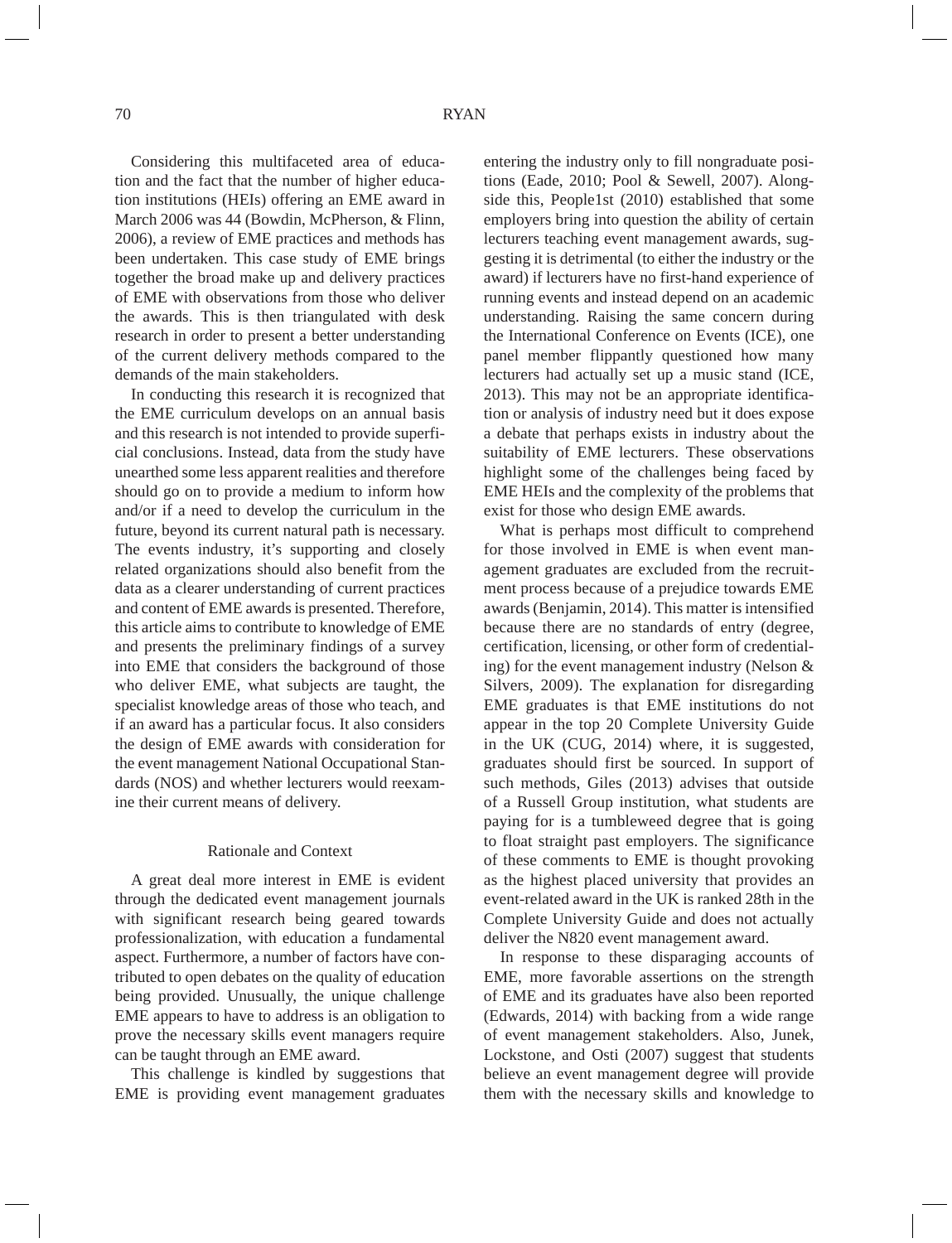pursue jobs in their chosen field. But, while the multidisciplinary aspect of the industry offers a wide range of employment positions, problems exist in the lack of consistency in terminology throughout the industry (Nelson & Silvers, 2009), contributing to challenges in career entry and progression by job designation.

## Method

This research has adopted a largely interpretivist rather than positivist epistemological approach and is largely a qualitative study that forms part of a much broader case study into EME. In order to generate the data required for the survey, it was necessary to produce a questionnaire for academics who deliver EME awards to gather qualitative and quantitative data. By adopting a mixed-methods approach and by presenting certain themes, data could be gathered by allowing respondents the opportunity to make choices from set lists to provide figures on the more widespread understandings of EME content. At the same time, by providing respondents a number of opportunities to put forward personal suggestions, if in their view certain areas of EME had been overlooked in the original question, a more complete understanding of EME has been created. Therefore, a phenomenological understanding of current EME practices is achieved. A positivist understanding of EME may be considered by some to be essential, but in reality, such an understanding is impossible to achieve given the many complications that exist in obtaining the necessary data to be so precise.

When collecting data, it is generally the case that the larger the sample size, the more reliable and precise the survey findings are (Veal, 2011). However, Travers (2001) suggests that once a qualitative approach towards the research has been decided, there are no benefits in working with large data sets, because these encourage a positivist mentality towards analysis. What is important to this research is ensuring a sufficient sample of the population has been reached while ensuring involvement with EME is central to the sample's core activity.

In order to test some of the ideas for this study, a questionnaire was piloted in one HEI. Based on the initial responses and comments, a revised version of the survey was then constructed. The revised version was posted on a national academic mailing list forum designed specifically for higher education and research communities. The forum in question is subscribed to by a mix of 187 event management professionals and academics with a direct interest in EME. There are several limitations to using this research approach as the sample size is limited to the membership of the forum, the ability to participate either because of availability or the limited time span in which the questionnaire was available, and the occupation of the forum members who would have chosen not to complete it based on the belief that it was specifically for those who teach EME. The questionnaire was closed at the beginning of March 2014 and was completed by 39 members of the forum, with a response rate of 21.91% being achieved. Ninety-one percent (29) of the respondents declared they came from the UK, 3% (1) from mainland Europe, and 6% (2) from elsewhere.

#### Results

As shown in Figure 1, respondents were asked what, if any, experience EME staff has of event management. The data gathered suggests that knowledge and industry experience is widespread with only one respondent (3%) selecting the option "no previous hands-on industry experience" of event management. Of those members who provided data shown in Figure 1 option 4, "I came from another area of work into events management education," the answers provided all have some bearing on events. These included Sport Business, Leisure & Events, Sport & Recreation, Tourism & Hotel Management, and Engineering. Similarly, those who selected option 5 "other, please state," still have strong connections with event management. Two responses were provided as follows: (a) I worked in hospitality with events as part of my remit and I continue to organize events, and (b) I came from hotel management.

Earlier discussions and research that discusses the background of EME staff (Benjamin, 2014; ICE, 2013; People1st, 2010) brought into question the absence of practical knowledge and experience in EME. Some stakeholders in the sector consider this to be detrimental to the award and graduate. This is an extremely complicated debate and with 231 awards available in the UK, a considerably greater number of lecturers are involved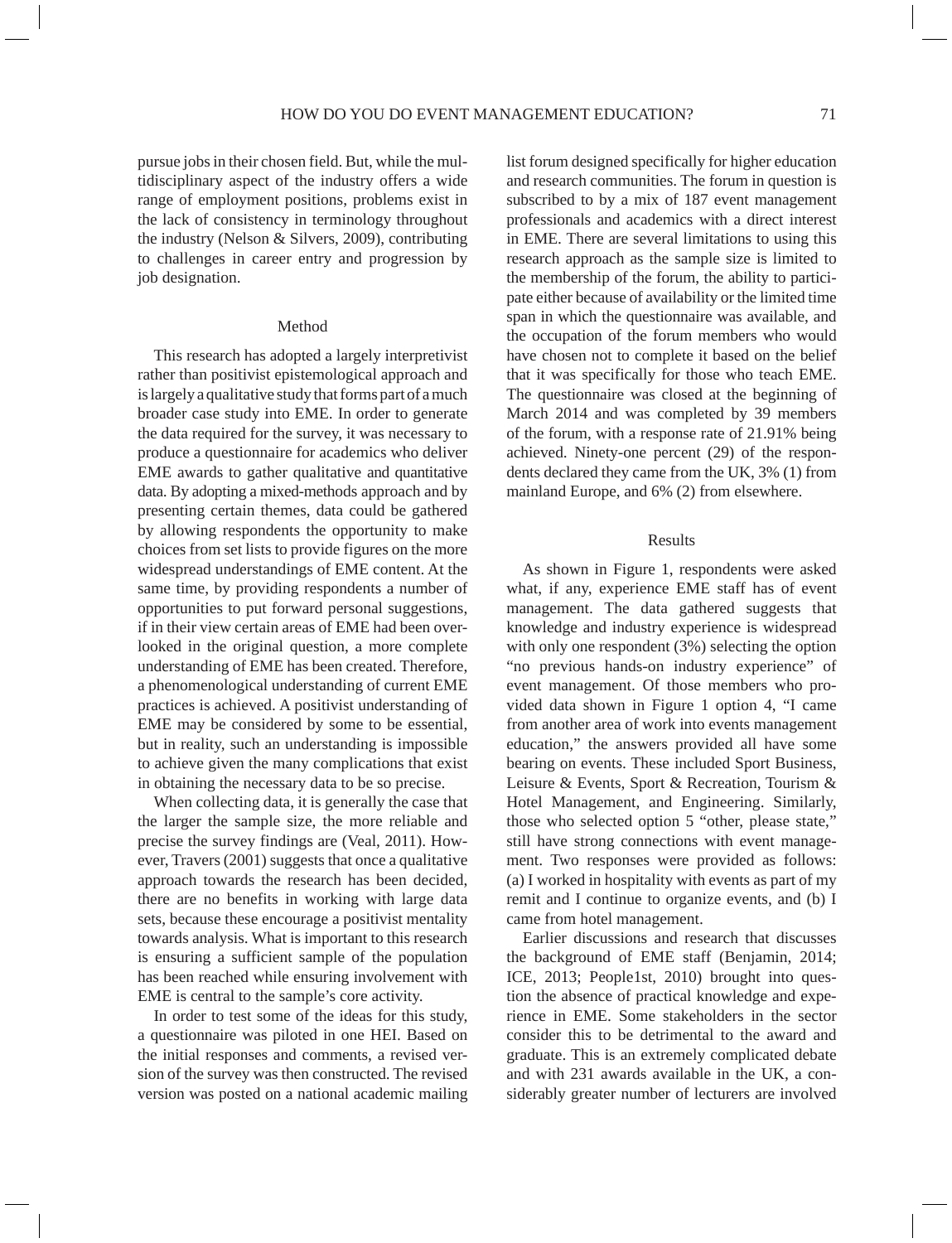

*Figure 1.* Event management lecturer background and industry experience.

in the delivery of EME awards than responses to this study. Therefore, this study does not claim to address the discussion to any level of certainty. However, the responses received should go some way to reassuring EME stakeholders.

The actual explanation for the negative judgment of EME staff may never properly be established, but could be grounded in a number of explanations. It may be that those in the industry are speaking from experience of EME graduates, or it could be based on an opinion made after meetings between lecturers and people in the industry. Another possibility may be that EME is taught by those who are seen as education specialists (academics) with event industry experience and not considered specialist (professional) enough by the industry to warrant full respect. This research suggests the lack of first-hand experience in event management from EME lecturers is mere conjecture.

To determine the actual subject areas currently taught in EME awards, a comprehensive list of subjects was made available. Table 1 shows the list of options for respondents to choose from based on a number of specific headings to determine if they were teaching their own specialist area, or if they were teaching a subject with limited knowledge. It is appreciated that each institution will have its own title for the module related to each of these subject

areas, such as "Festival Operations," which might confuse the answer somewhat. However, these module titles are specific to the institutions' award and the respondent will have a better understanding of the content. Therefore, it is believed the respondent would still be able to comment accordingly. It has been decided to omit a further column that was completed entitled in the study "Not Teaching." Although the data from that column are considered of use to the study, it was deemed to have added little at this stage of inquiry.

While Table 1 reveals the most popular subjects taught, it also reveals the respondents' personal engagement with each subject. Most notably, the areas lecturers consider themselves to be specialists in and not teaching. Each institution will have its own set of processes when developing an award and often a specialist in one area can be fully engaged with other modules and therefore unavailable when the award is reviewed and new topics introduced. New recruitment of staff and other management processes may also contribute to this situation. Similar specialist knowledge areas within a small team or insufficient knowledge of the wider skills and specialisms in a team could contribute to inappropriate allocations being made. Table 1 responses could also bring into question somewhat the quality of education being received in these particular areas.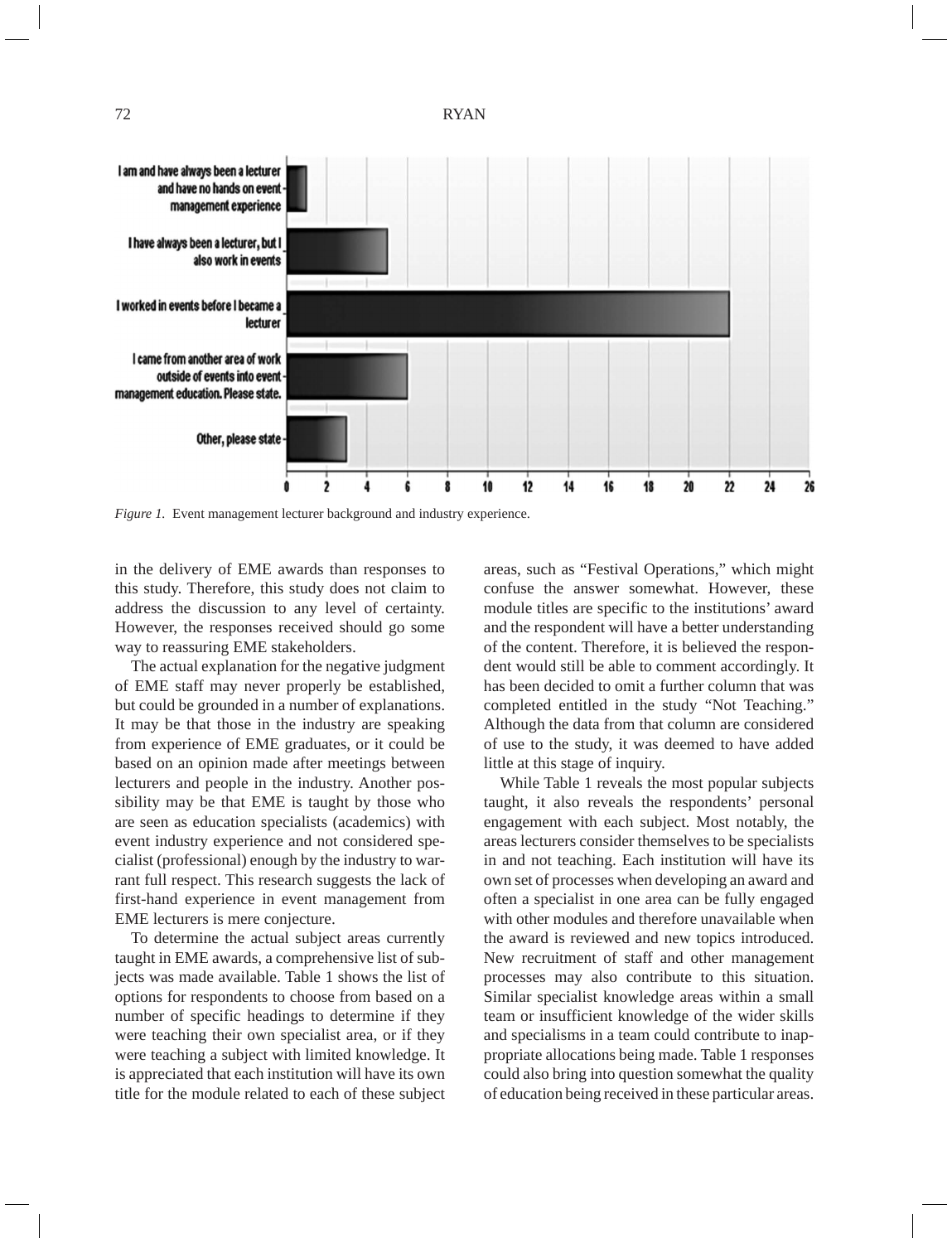| Specialist and Teaching |    | Specialist and NOT<br>Teaching |                | Teaching but With<br>Limited Knowledge |                |  |
|-------------------------|----|--------------------------------|----------------|----------------------------------------|----------------|--|
| Festivals               | 15 | Operations                     | 5              | Sustainability                         | 9              |  |
| Operations              | 14 | Venue management               | 5              | Health & Safety                        | 8              |  |
| Venue Management        | 13 | Marketing                      | 4              | Community events                       | 7              |  |
| Marketing               | 13 | Cultural events                | 4              | <b>Exhibitions</b>                     | 7              |  |
| Cultural events         | 13 | Logistics                      | 4              | Sponsorship                            | 7              |  |
| Conferences             | 12 | Private events                 | 4              | Conventions                            | 7              |  |
| Health & Safety         | 11 | Community events               | 3              | Cultural events                        | 6              |  |
| Other                   | 11 | Corporate events               | 3              | Fund raising                           | 6              |  |
| Exhibitions             | 10 | Business start-up              | 3              | Festivals                              | 6              |  |
| Logistics               | 10 | <b>Exhibitions</b>             | $\overline{c}$ | Marketing                              | 5              |  |
| Community events        | 10 | Sustainability                 | $\overline{c}$ | Public relations                       | 5              |  |
| Sustainability          | 9  | Theatre & live arts            | $\overline{2}$ | Law                                    | 5              |  |
| Corporate Events        | 9  | Fund raising                   | $\overline{c}$ | Venue management                       | $\overline{4}$ |  |
| Conventions             | 8  | Festivals                      | 1              | Corporate events                       | 4              |  |
| Sponsorship             | 8  | Conferences                    | 1              | Conferences                            | 4              |  |
| Theatre & live arts     | 7  | Health & safety                | 1              | <b>Promotions</b>                      | 4              |  |
| Fund raising            | 7  | Sponsorship                    | 1              | Logistics                              | 3              |  |
| Private events          | 7  | Public relations               | 1              | Private events                         | 3              |  |
| Public relations        | 6  | Law                            | 1              | Theatre & live arts                    | 3              |  |
| Law                     | 5  | <b>Promotions</b>              | 1              | Incentive travel                       | 3              |  |
| Promotions              | 5  | Other                          | $\Omega$       | Business start-up                      | $\overline{2}$ |  |
| Incentive travel        | 4  | Conventions                    | $\Omega$       | Other                                  | $\overline{2}$ |  |
| Business start-up       | 3  | Incentive travel               | 0              | Operations                             | 1              |  |

Table 1 Areas of Teaching in Event Management

While on the surface these figures could suggest a substandard level of education being provided, the fact that 97% of the respondents also have practical experience of the events industry should minimize this matter somewhat.

An option of "other" was included for lecturers to provide further suggestions of what they taught but not included in the original table in the questionnaire. Responses included, Production & Staging, Sports Events, Project Management, Celebratory Events, Event Design, Financial Planning, Project Management, Creativity, Technology, Legacy & Policy, People Management, Finance & Strategy, Small Business, Consumer Behavior, and Entrepreneurship. The suggestions highlight a number of issues. None more so than the complexity of teaching the N820 event management award when a specific focus area does not exist. It may also suggest a broad area of event management being taught with a limited team of staff specializing in one or maybe two subjects. Furthermore, there may be a continuing demand to address current issues in events alongside subjects considered to be central to the award. Sustainability and Health & Safety fall into both these categories and appear predominantly in the "teaching but with limited knowledge" column. This may need to be a consideration for future recruitment policy or alternatively taking into consideration guest sessions and site visits, which can provide a means of focus on subjects outside of the delivery teams specialties. This is discussed later in the study.

By using the list of subjects provided in Table 1, Table 2 focuses on what respondents consider to be the three most important subject areas covered in their award. Their selections have been listed in descending order and each selection is followed by the number of times selected. This is an interesting contrast to Table 1 and reveals a marked consistency across each preference. The single choices may be suggesting personal preferences or that the award actually does have a particular focus. If an undergraduate EME award is a combination of Marketing, Operations, Health & Safety, and Sustainability, which come out as the preferred selections, a sound grounding in a number of necessary skills and knowledge would appear to be transmitted. However, the question of how these subjects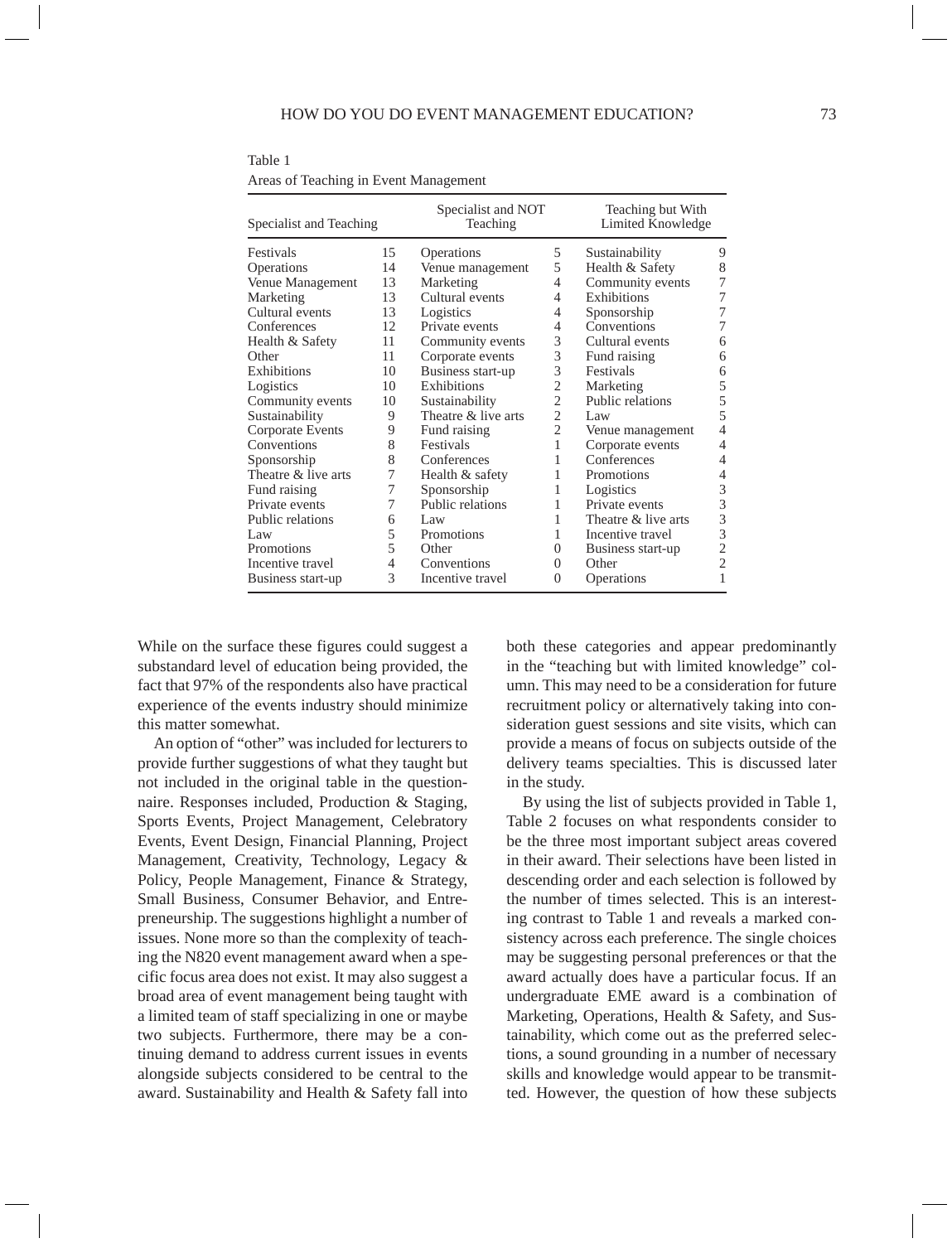### $74$  RY

| Choice 1               |   | Choice 2                 |   | Choice 3                     |   |  |
|------------------------|---|--------------------------|---|------------------------------|---|--|
| Marketing              | 8 | Marketing                | 5 | Operations                   | 8 |  |
| <b>Operations</b>      | 5 | Health & safety          | 5 | Health and safety            |   |  |
| Health & safety        | 4 | Operations               | 4 | Sustainability               |   |  |
| Festivals              | 4 | Logistics                | 4 | Marketing                    | 3 |  |
| Law                    | 3 | Sustainability           | 3 | Law                          | 3 |  |
| Logistics              |   | Venue management         | 2 | Incentive travel             |   |  |
| Finance                | 2 | Conferences              |   | Production and staging       |   |  |
| Event operations       |   | Consumer behaviour       |   | Project management           |   |  |
| Event design           |   | <b>MICE</b>              |   | Event production             |   |  |
| Creativity             |   | Management               |   | Research                     |   |  |
| Practical experience   |   | Sociological perspective |   | Conference and meetings      |   |  |
| Range of event context |   | Business start up        |   | Festivals                    |   |  |
| All types of events    |   | Cultural events          |   | Corporate                    |   |  |
| Convention             |   | Technology               |   | Critical & creative thinking |   |  |
| Finance                |   | Festival                 |   | Cultural events              |   |  |
| People management      |   | Corporate events         |   | Sponsorship                  |   |  |
| International events   |   | Project management       |   |                              |   |  |
| Range of event context |   | Promotion                |   |                              |   |  |
|                        |   | Sponsorship              |   |                              |   |  |

Table 2 Most Important Subjects of the Event Management Award

are actually taught forms part of Figure 2 (actual learning approach of event management award) and Figure 3 (desired learning approach of event management award) described below.

Table 2 also included the option "other," which allowed respondents to include a subject choice their own. All of the suggested subjects appear to be a repeat of Table 1's suggestions and may therefore relate to specific modules delivered by the institution. The extra insertions included Event Design, Finance & Accounting, Creativity, Technology, People Management, Finance & Strategy, and Entrepreneurship.

Previous research into EME, such as Arcodia and Barker (2003), examined the general skill specification in event management job advertisements and the employability skills and attributes of event managers. Bowdin et al. (2006) explored aspects of event management education from an availability rather than content view, so there is little to compare from these studies. However, Harris and Jago (1999) mapped the event-related subjects taught and discussed a number of previous studies into education in Australia. They identified substantial consistency in the key required training/knowledge domains and emphasized then that if further programs were to be created, they would need to be underpinned by an understanding of the skills required of practitioners

in the area. More recently, Eade (2010) revealed the view that industry has expressed a preference in on-the-job training for new recruits to receive training that is tailored to the company's needs. This approach would meet with a broader understanding of the contemporary subjects in EME with industry providing the focus, thereby creating a fit between education and industry need.

To understand the complexities EME faces in maintaining a consistency with developments in industry, it is prudent to consider the Event Management Body of Knowledge (EMBOK). Silvers (2003) defined the knowledge domain structure of event management headed by five associated functional units. Each knowledge domain is accompanied by a number of functional units, which is then supported by a classification or taxonomy of topics that may be adopted as part of an EME curriculum. It may of course be possible for a standard HE undergraduate EME award to successfully cover all of these knowledge domains. However, it is important to consider that the level of knowledge transfer required by either the institution or industry would need to be concentrated on specific elements of EMBOK rather than covering broad sections in lesser detail.

This view is enforced when Mulligan (2010) suggests that for a typical course of study in a HE institution, the domain of "Administration" retains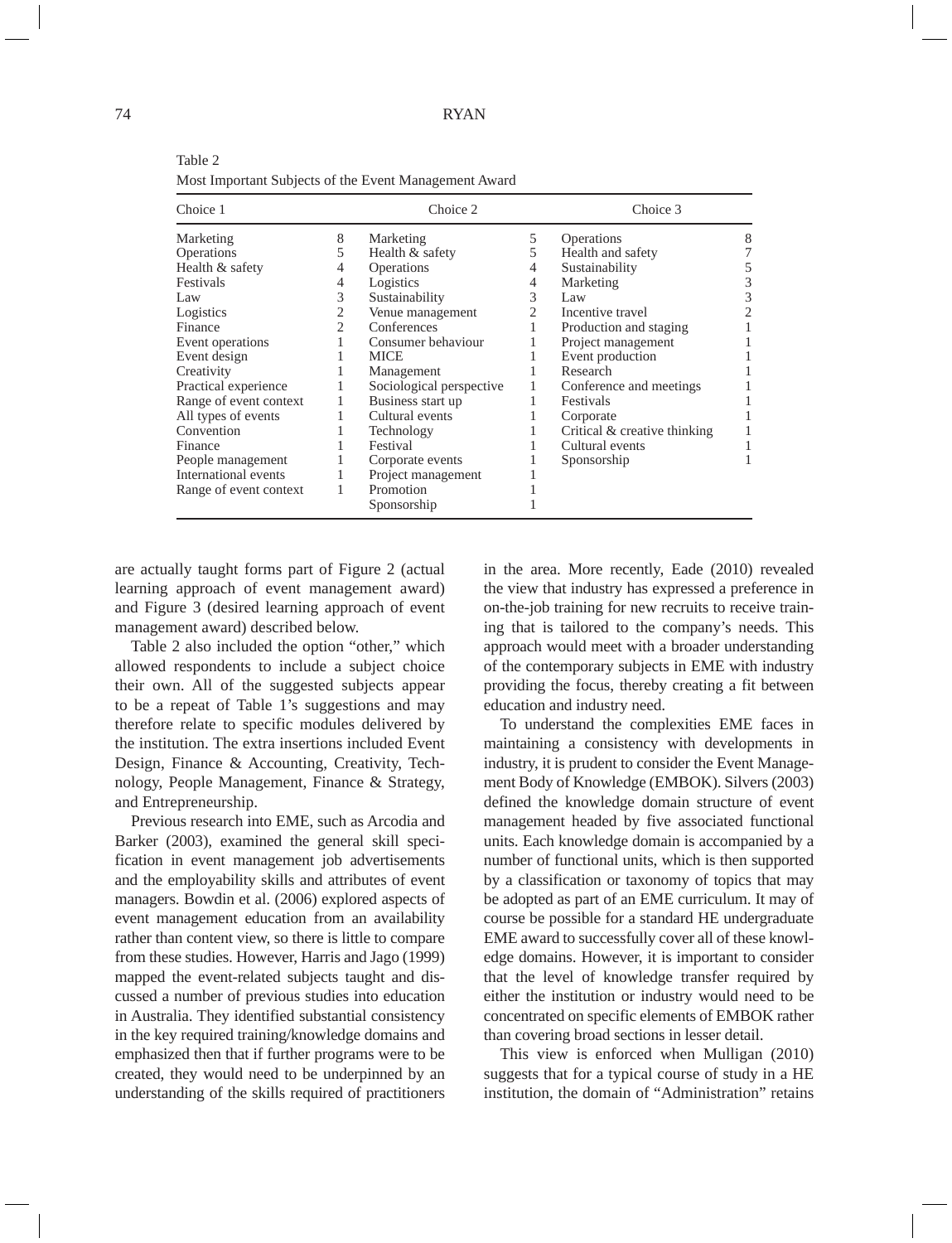

*Figure 2.* Actual learning approach of event management award.

the highest proportion of course content. This is contrasted with short-course providers in EME that also offer an undergraduate degree through the British Accreditation Council (BAC), where the focus is more on the "Operations" domain for course content. However, EMBOK has been criticized by academics for its vocational and holistic approach (Barron & Leask, 2012; Bladen & Kennell, 2014). It is also difficult to ascertain if institutions actually make use of the EMBOK model to design EME awards; although data gathered in this research suggest a high level of synchronization with a number of functional units being applied to each award by EME institutions. The wider extent of this is largely underresearched but considering EMBOK in effect covers all the theoretical possibilities of EME to date, each award reviewed in this research has the appearance of an assortment of the functional areas rather than a dedicated or preplanned alignment with a focus on one of the domains.

Two linked questions were presented to discover: (a) if there were any areas of event management that were not taught that staff considered should be included in the award, and (b) if there were any areas of event management that were taught that staff considered should not be included in the award. Those subjects that were not taught that should be considered included Practical Marketing, Entrepreneurial Development and Financial Management, CSR (corporate social responsibility), Staff Management, People with Special Needs, Business to Business Marketing, Sales Management, Client



*Figure 3.* Desired learning approach of event management award.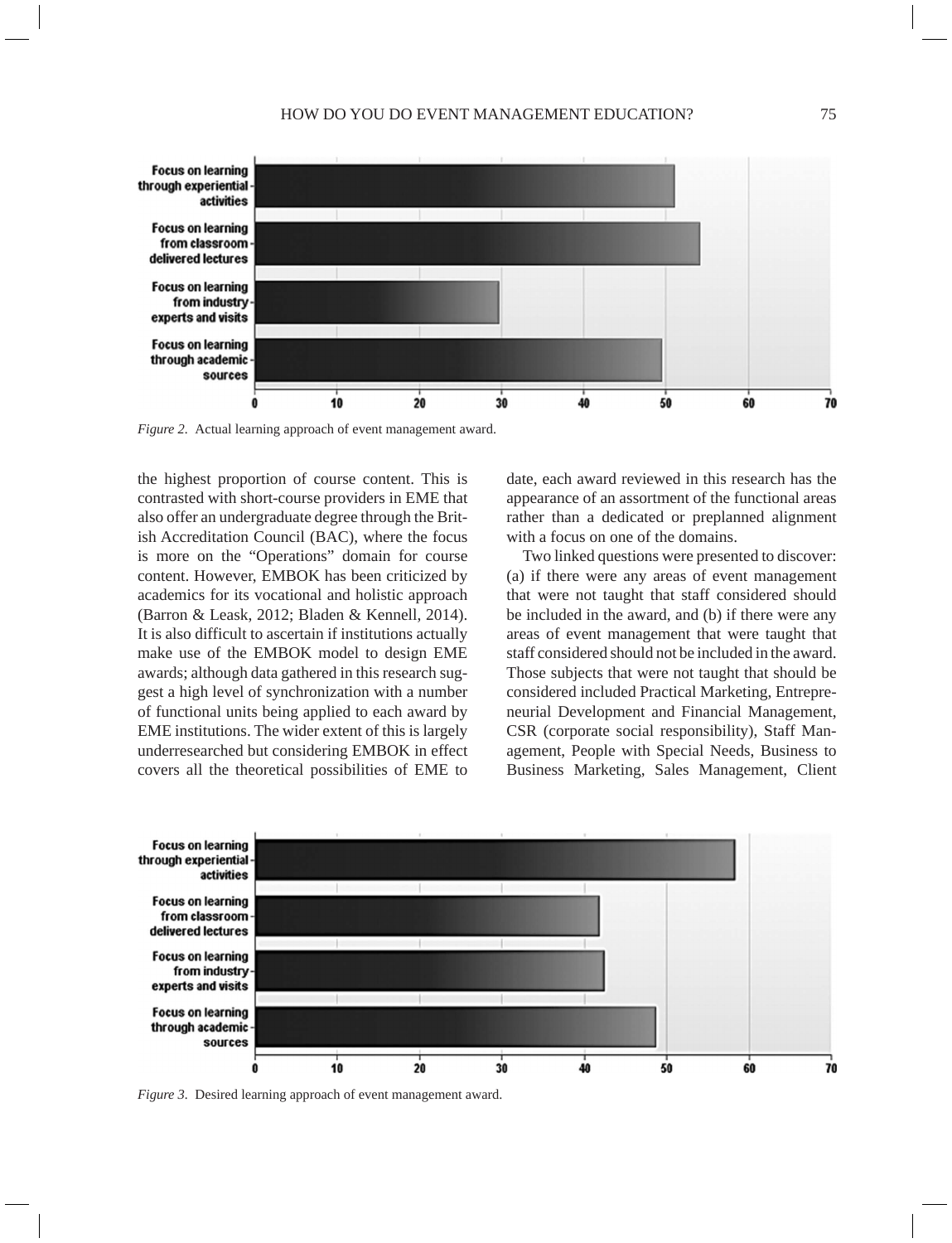Management, Sociology of Events, New Technology, Business Strategy, and Audience Development. Those subjects that were taught that should be removed included Very philosophical discussions, Private Events (especially weddings), Project Management, and Economics.

All of these subjects received single responses and while of interest to those who suggested them, no theme or trend is revealed. It is tempting to discuss these suggestions at length, but because of the need for brevity, they are problematic to analyze in any depth and are best kept to be the subject of further research. However, the data could be unearthing some further questions around the control of the curriculum. It may be difficult to avoid the presence of philosophical discussions and private events (or any other subject for that matter) if other members of the delivery team consider them important. The design of EME awards and the sharing of modules with other business awards is another distinct possibility that could be the basis of many issues. Preferred subjects such as those previously suggested may be excluded as less relevant subjects are remaining on the award from a greater influence within the school.

Following directly on from this question, the questionnaire considered if there could be a distinction between the actual learning focus of the award (Fig. 2) and a desired learning focus of the award (Fig. 3). Respondents were given the opportunity to provide their opinion via a sliding scale between 0 and 100 to rate the value of each part of the delivery process. Each figure shows the average value to the respective question.

When comparing the two figures, the responses suggest that lecturers would prefer an increase in experiential activities by 7%, a reduction in classroom-based lecturing hours by 12%, and support from industry experts and site visits up by 12%. The question on the focus on learning from academic resources remained consistent in both responses.

This preference towards change in the delivery methods supports the suggestion that the present model of the predominantly business-focused awards is outdated (Bladen & Kennell, 2014). The data presented here are not conclusive, but current delivery practices may be flawed if the teaching method is considered unsuitable. EME lecturers are evidently suggesting the current delivery practices

can be improved, but as already discussed, if business schools prefer broad approaches to teaching business management and EME is coupled inside this process, award leaders may be constrained by the school in which the award is based. Some heads of school may consider the present system to offer wider economic benefits across the institution as a whole. It is standard practice for institutions to amend the curriculum through regular and challenging reviews and these offer opportunities for award leaders to submit their preferred direction. However, because of the interplay between the rapidly changing environment of the events industry and the range of forces and factors that shape education, there is a risk that EME award leaders become reactive rather than strategic and forward thinking (Dredge et al., 2013) when reviewing an award.

In planning for the future development of EME, a recent event management NOS steering group meeting (Association for Events Management Education [AEME], 2014) revised the key purpose for event management to "create and deliver opportunities for people to participate in an event to meet audience and stakeholder needs to achieve economic, professional, or social objectives." Part of the process in achieving this key purpose is for EME to ensure a number of skills, knowledge, and abilities are transferred to current students who will deliver these objectives. There is also considerable evidence of future planning from the continued debate on the professionalization of event management (Arcodia & Reid, 2003; Bladen & Kennell, 2014; Brown, 2014; Dredge et al., 2013; Getz & Wicks, 1994; Jiang & Schmader, 2014; Royal & Jago, 1994; Thomas & Thomas, 2013b). This is a debate that will be significant to the future development of education if achieved. However, Nelson and Silvers (2009) examined event management from a historical perspective, using research in anthropology, sociology of work, professions, and career paths. They distinguished that the field of event management appears not to have reached a number of important milestones indicative of a profession.

With these points in mind, the final two questions were put forward to understand how extensively progressive activities have managed to penetrate EME. Figure 4 asked whether EME awards are designed with the event management NOS in mind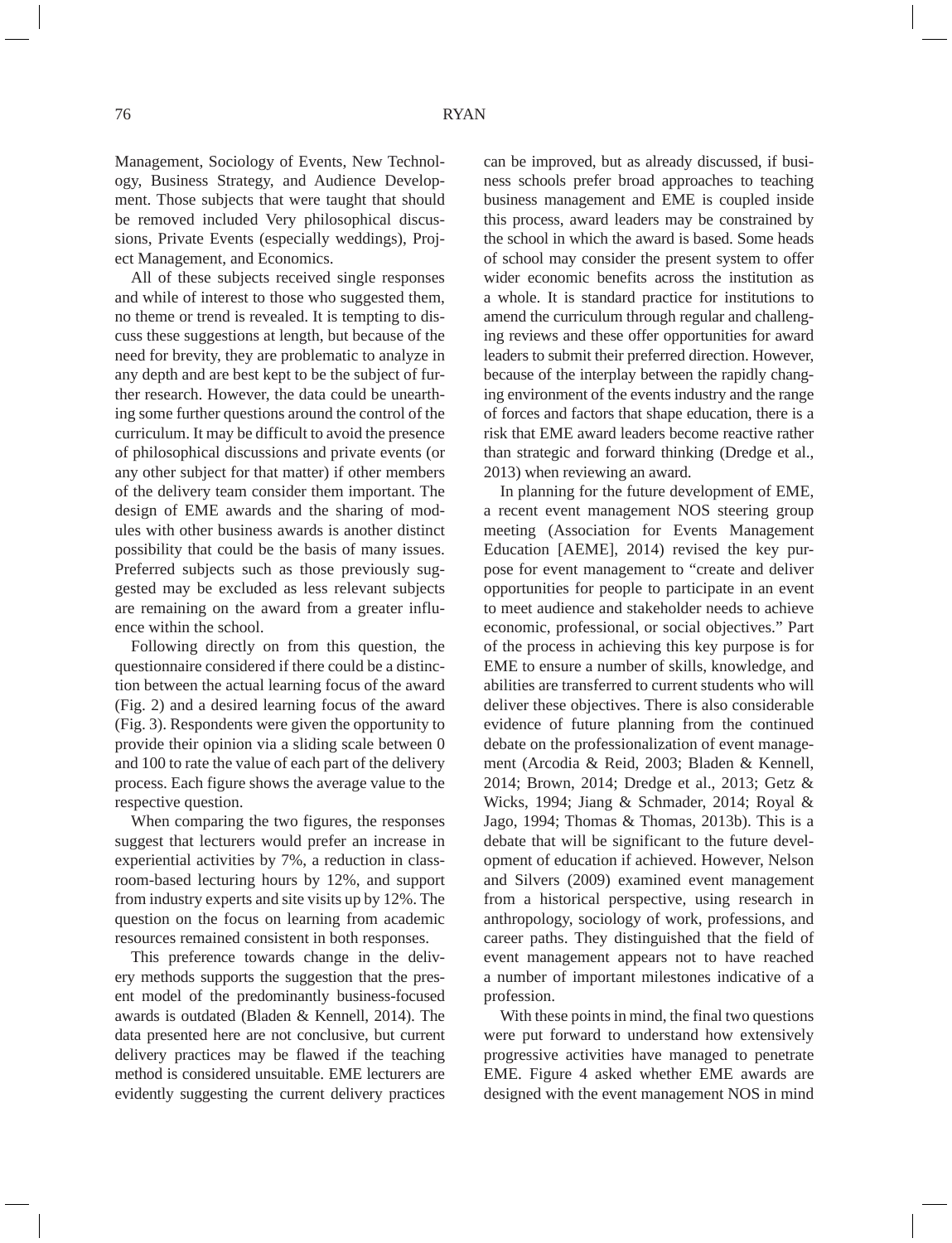and Table 3 considers four of the key skills and knowledge areas. The importance of such alignment is emphasized by Fenich (2014), who considers the introduction of event competency standards as "truly the dawning of a new age for meeting and event professionals" (p. 112).

As shown inn Figure 4, more than half the respondents are uncertain whether the NOS are taken into account when designing event management awards, with 6% (2) unaware of their existence. NOS are considered pivotal for vocational qualifications and can provide considerable guidance for all in the design of awards. Considering these are established with employers, it seems a major oversight for these not to be fully incorporated into award design. The importance of NOS has been emphasized by the Scottish Qualifications Authority (SQA) who explained that:

NOS will ensure that the qualifications are fit for purpose and serve the needs of candidates, employers and the economy. It is very important that everyone involved in the design and development . . . has taken cognizance of NOS at every stage of the qualification's life cycle. (SQA, 2006, p. 1)

With a considerable number of challenges being placed in front of EME today, it is difficult to understand why greater effort is not being made to ensure these developments are communicated more thoroughly to EME staff. It is also worth questioning why a discretionary standard of performance is not adopted in the design of EME awards. The widespread adoption of NOS may be a possible and very straight forward solution considering they relate to the workplace, with specifications that underpin knowledge and understanding (NOS, 2014). However, alignment to NOS should only be the starting point as there is opportunity for EME to go much further.

Communication does exist between EME staff, not least through the AEME. If AEME are in the process of agreeing NOS standards that can revise the key purpose for event management, then there is no reason why a new and dedicated accreditation of EME awards that institutions agree and even aspire to subscribe to should also be put forward. If not an accreditation, a requirement EME awards agree to uphold and demonstrate. AEME (in the UK at least) should naturally be the arbiter of a self-policing quality control for EME; especially considering its aim to "support and raise the profile of the events discipline through the sharing of education and best practice" (AEME, 2014). The potential benefits are considerable and while the



*Figure 4.* Consideration of the Event Management National Occupational Standards in Award Design.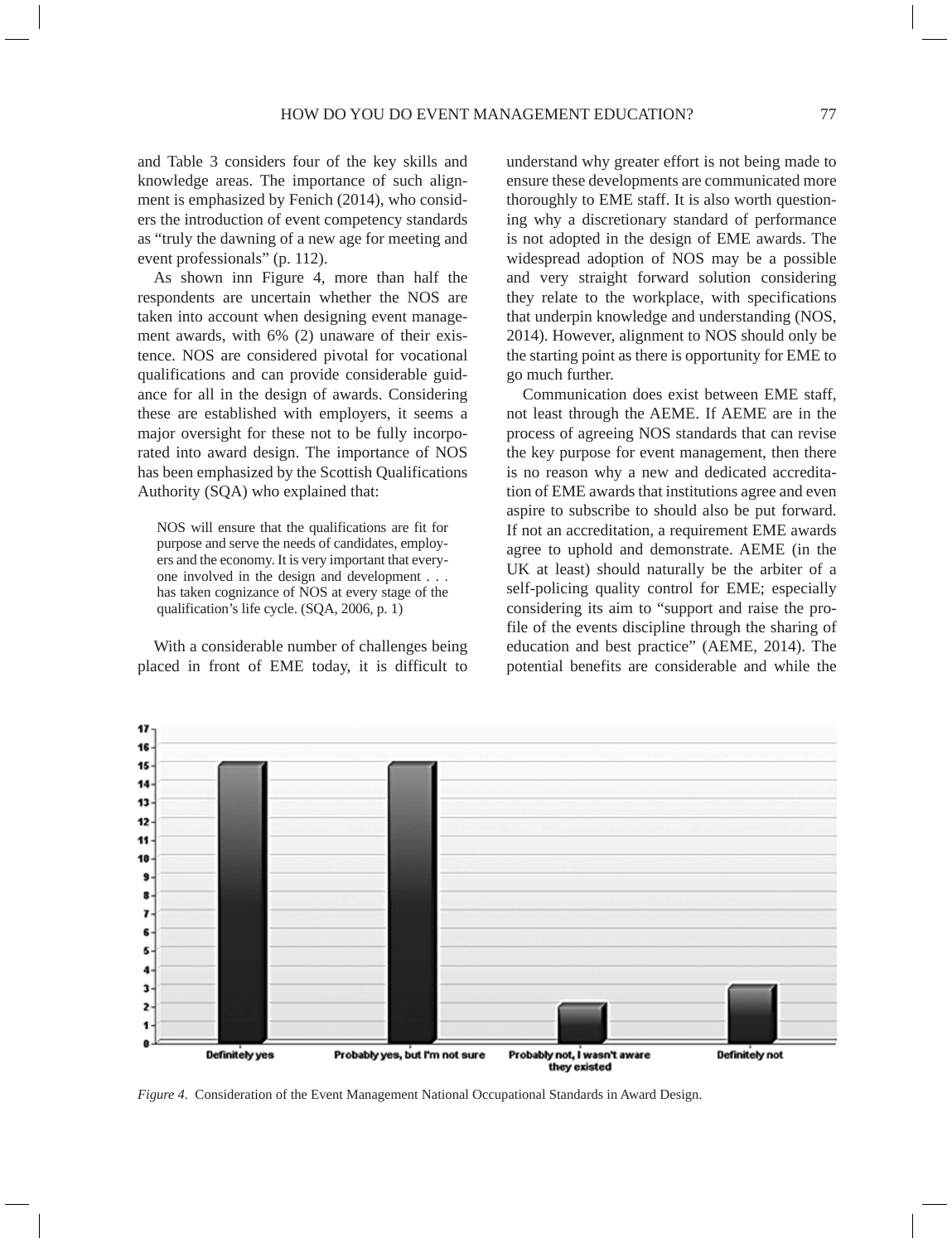|                                                             | 1st | 2nd | 3rd | 4th      | 5th | Total<br>Responses |
|-------------------------------------------------------------|-----|-----|-----|----------|-----|--------------------|
| 1. Managing the creative and commercial aspects of an event | 12  |     | 11  |          |     | 34                 |
| 2. Managing event operations                                | 18  | 8   |     |          |     | 34                 |
| 3. Managing event marketing and sales                       |     | 10  | 13  | h        |     | 34                 |
| 4. Event evaluation                                         |     | 10  |     | つつ       |     | 34                 |
| 5. Other, of your choice                                    |     |     |     | $\theta$ | 32  | 34                 |
| Total                                                       | 34  | 34  | 34  | 34       | 34  |                    |

Table 3 Ranking of the Four Key National Occupational Standard Roles

ability to discuss these appropriately in this article is not available, two key consequences would be: (1) a starting point to advance the quality of EME awards, and (2) stakeholder reassurance. Considering the universal use of accreditation for awards, it is likely that EME institutions would welcome the opportunity to include an accreditation that confirms their EME award was designed based on the education guidance set out by AEME. AEME members would of course have the opportunity to contribute to such a strategy.

Those championing the cause for professionalization may consider the limited certainty in the widespread use of NOS in the design of EME awards problematic. An AEME accreditation may be considered advantageous to the professionalization case. Thomas and Thomas (2013a) recognized that support from industry associations was the basis of a move towards professionalization in Hungary. By starting from within EME itself, it should be considered likely that further support can be obtained from a broader collection of stakeholders.

Taking the NOS question a step further, Table 3 asked respondents to rank the four key NOS roles as suggested in the draft Events Management Sector Functional Map. What is most notable in Table 3 is that Marketing has (not just in previous tables in this study, but consistently throughout numerous studies) remained a choice of preference. However, marketing becomes much less significant when grouped together with Sales and Management. Also, while Figure 4 may suggest a number of issues with award design, the ability to present a focus for the event management award from an "occupational role" perspective is actually achieved. If responses are calculated by weighting the number of 1st, 2nd, and 3rd choices in descending order, two areas become

clearly defined. Respondents consider "Managing Event Operations" the most important with "Managing the Creative and Commercial Aspects of an Event" second. These two activity areas relate to experiential learning and this again could be a reflection of the desired approach lecturers would prefer to the design and delivery of future EME awards.

#### **Conclusions**

It is accepted that this study of EME is limited as the sample size is relatively small and therefore the conclusions are not generalizable to a larger population. Also, these are the preliminary findings from an ongoing study into EME and the data continue to be analyzed. However, the preliminary findings have provided some considerable responses to the ongoing questions related to content and quality of EME. Those who teach EME may consider some of the data as welcome relief and feel reassured by some of the findings, including the breadth of industry experience that lecturers have and understanding the importance of the necessary skills required. Furthermore, HEIs and events industry trade associations have recently come together to discuss improving collaborations with the intention of advancing the understanding between the two sectors (BVEP, 2014). But the data also suggests that many issues still remain. The critical appraisal of EME from a small number of stakeholders, while unpleasant, will continue to assist in revealing possible areas of improvement.

The way in which EME is delivered is an area that this research suggests, from the views of those who teach it, would benefit from a reevaluation. Subjects such as Technology, Health & Safety, Design, and Logistics advance our industry and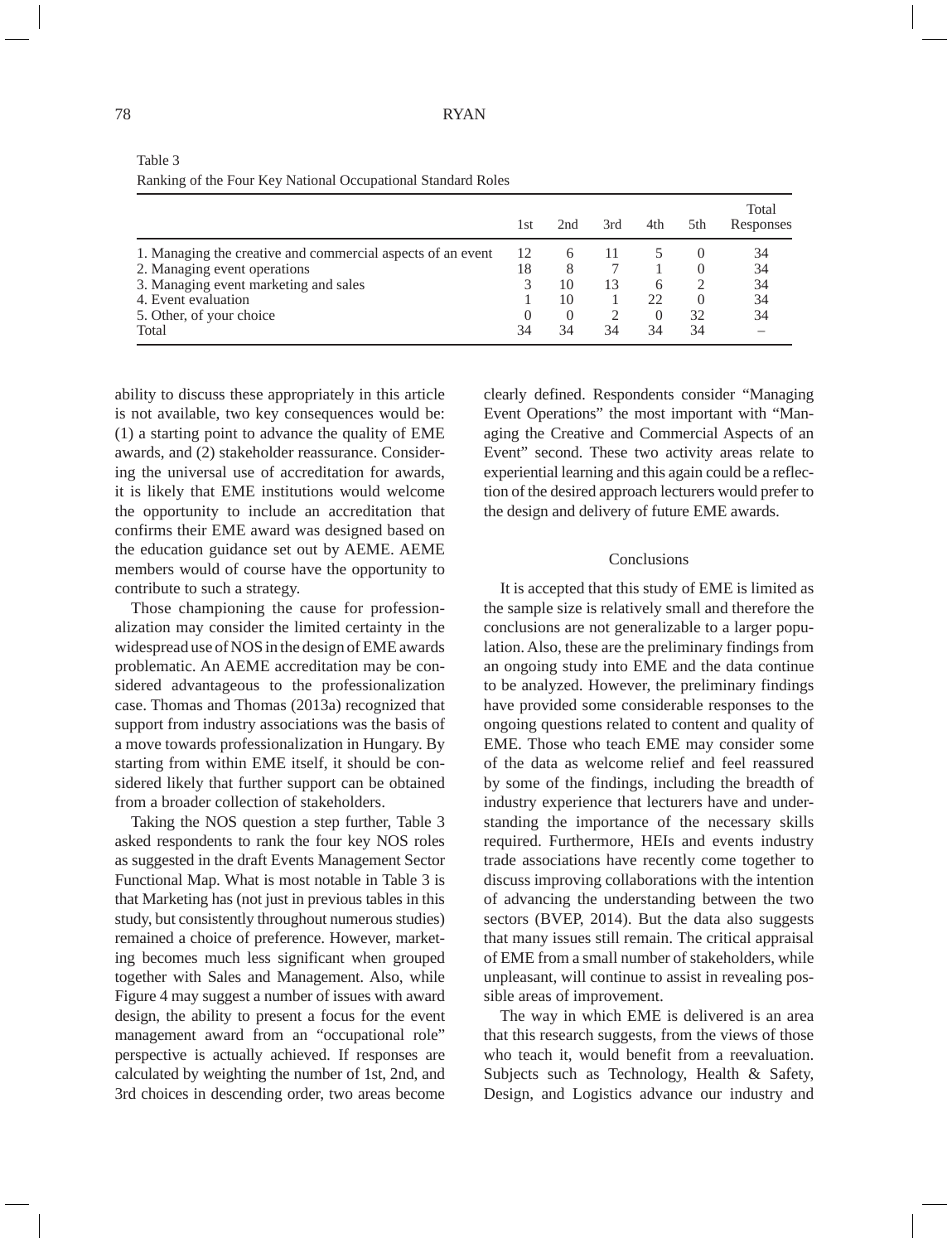event professionals embrace every possibility to simplify, upgrade, and improve the delivery of events. Without a thorough review of the approach to the delivery of EME, some awards may struggle to keep apace. A continued belief in long-standing education delivery practices that suit general business management awards do not appear to be fully conducive to adequately teaching or testing the necessary skills for event management. This state of affairs cannot be put down simply to the lecturers who teach on EME awards as the case study results suggest progression is sought.

Greater consideration for the nuances of EME from the host institution is the first step forward. This may be a major challenge for some EME award leaders, especially if they do not receive the necessary level of support from their school. But without a thorough review or the adoption of measured regulation, it is difficult to understand how EME can consistently produce graduates that meet the needs of the industry. Moreover, without a consistently dedicated program of teaching that consistently produces graduates who meet the needs of the industry, it is difficult to envisage when the professionalization debate will end.

#### References

- Association for Events Management Education. (2014). *About us.* Retrieved May 19, 2014, from [http://aeme.org/](http://aeme.org/about-us/aeme/about-us.html) [about-us/aeme/about-us.html](http://aeme.org/about-us/aeme/about-us.html)
- Arcodia, C. V., & Barker, T. (2003). The employability prospects of graduates in event management: Using data from job advertisements. In R. W. Braithwaite (Ed.), *CAUTHE 2003: Riding the wave of tourism and hospitality research* (pp. 1–16)*.* Coffs Harbour, NSW, Australia: CAUTHE.
- Arcodia, C. V., & Reid, S. L. (2003). Professionalising event practitioners: The educational role of event management associations. In K. Weber (Ed.), *Advances in Convention, Exhibition and Event Research, Convention and Expo Summit*. Hong Kong: The Hong Kong Polytechnic University.
- Barron, P., & Leask, A. (2012). Events management education. In S. J. Page & J. Connell (Eds.), *The Routledge handbook of events* (pp. 473–488). Oxon, UK: Routledge.
- Benjamin, K. (2014). *Confex 2014: Industry experts divided over value of event management degrees.* Retrieved March 14, 2014, from <http://www.eventmagazine.co.uk/> bulletin/eventnewsbulletin/article/1285148/confex-2014 industry-experts-divided-value-event-managementdegrees/?DCMP=EMC-CONEventnewsbulletin
- Bladen, C., & Kennell, J. (2014). Educating the 21st century event management graduate: Pedagogy, practice, professionalism, and professionalization. *Event Management*, *18,* 5–14.
- Bowdin, G. A. J, McPherson, G., & Flinn, J. (2006). *Identifying and analysing existing research undertaken in the events industry: A literature review for People 1st.*  Retrieved March 30, 2013, from [www.caledonianblogs.](http://www.caledonianblogs.net/ccpe/files/2009/09/Bowdin.pdf) [net/ccpe/files/2009/09/Bowdin.pdf](http://www.caledonianblogs.net/ccpe/files/2009/09/Bowdin.pdf)
- Brown, S. (2014). Emerging professionalism in the event industry: A practitioner's perspective. *Event Management*, *18*, 15–24.
- Business Visits and Events Partnership. (2014). *Events are GREAT Britain*. London, UK: Author.
- Complete University Guide. (2014). *Univeristy league table.*  Retrieved March 17, 2014, from<http://www.thecomplete> universityguide.co.uk/league-tables/rankings
- Dredge, D., Benckendorff, P., Day, M., Gross, M. J., Walo, M., Weeks, P., et al. (2013). Drivers of change in tourism, hospitality, and event management education: An Australian perspective. *Journal of Hospitality & Tourism Education*, *25*, 89–102.
- Eade, L. (2010). *Highlighting professionalism in event industry*. Retrieved from [http://www.epmagazine.co.uk/archive](http://www.epmagazine.co.uk/archive-view/highlighting-professionalism-in-the-events-industry/)[view/highlighting-professionalism-in-the-events-industry/](http://www.epmagazine.co.uk/archive-view/highlighting-professionalism-in-the-events-industry/)
- Edwards, S. (2014). *Universities highlight value of event management degrees.* Retrieved March 14, 2014, from [http://www.eventmagazine.co.uk/universities-highlight](http://www.eventmagazine.co.uk/universities-highlight-value-event-management-degrees/careers-workplace/)[value-event-management-degrees/careers-workplace/](http://www.eventmagazine.co.uk/universities-highlight-value-event-management-degrees/careers-workplace/) article/1285630
- Fenich, G. G. (2014). The dawning of a new age. *Journal of Convention & Event Tourism*, *15*, 111–113.
- Getz, D., & Wicks, B. (1994). Professionalism and certification for festival and event practitioners: Trends and issues. *Festival Management & Event Tourism*, *1*, 163–170.
- Giles, C. (2013). *A-level students: If you don't get into a Russell Group university, skip going altogether.* Retrieved October 18, 2014, from [http://www.telegraph.co.uk/com](http://www.telegraph.co.uk/comment/10245793/A-level-students-if-you-dont-get-into-a-Russell-Group-university-skip-going-altogether.html) [ment/10245793/A-level-students-if-you-dont-get-into](http://www.telegraph.co.uk/comment/10245793/A-level-students-if-you-dont-get-into-a-Russell-Group-university-skip-going-altogether.html)[a-Russell-Group-university-skip-going-altogether.html](http://www.telegraph.co.uk/comment/10245793/A-level-students-if-you-dont-get-into-a-Russell-Group-university-skip-going-altogether.html)
- Harris, R., & Jago, L. (1999). *Tourism events training audit*. Tourism New South Wales, Sydney: Events Unit.
- International Conference of Events. (2013). *Association panel*. Making Waves ICE 2013, Bournemouth University, Poole, UK, July 5.
- Jiang, J., & Schmader, S. W. (2014). Event management education and professionalism: The view from the trenches. *Event Management*, *18*, 25–37.
- Junek, O., Lockstone, L., & Osti, L. (2007). Event management education: The student perspective. *Fourth international event research conference: Re-evaluating the city/town: Events as a catalyst for change,* Victoria University, Melbourne, Australia.
- Mulligan, J. (2010). Ivory tower events. *Global events congress IV,* Leeds Metropolitain University, Leeds, UK, July 14–16.
- Nelson, K. B., & Silvers, J. R. (2009). Event management curriculum development and positioning: A path toward